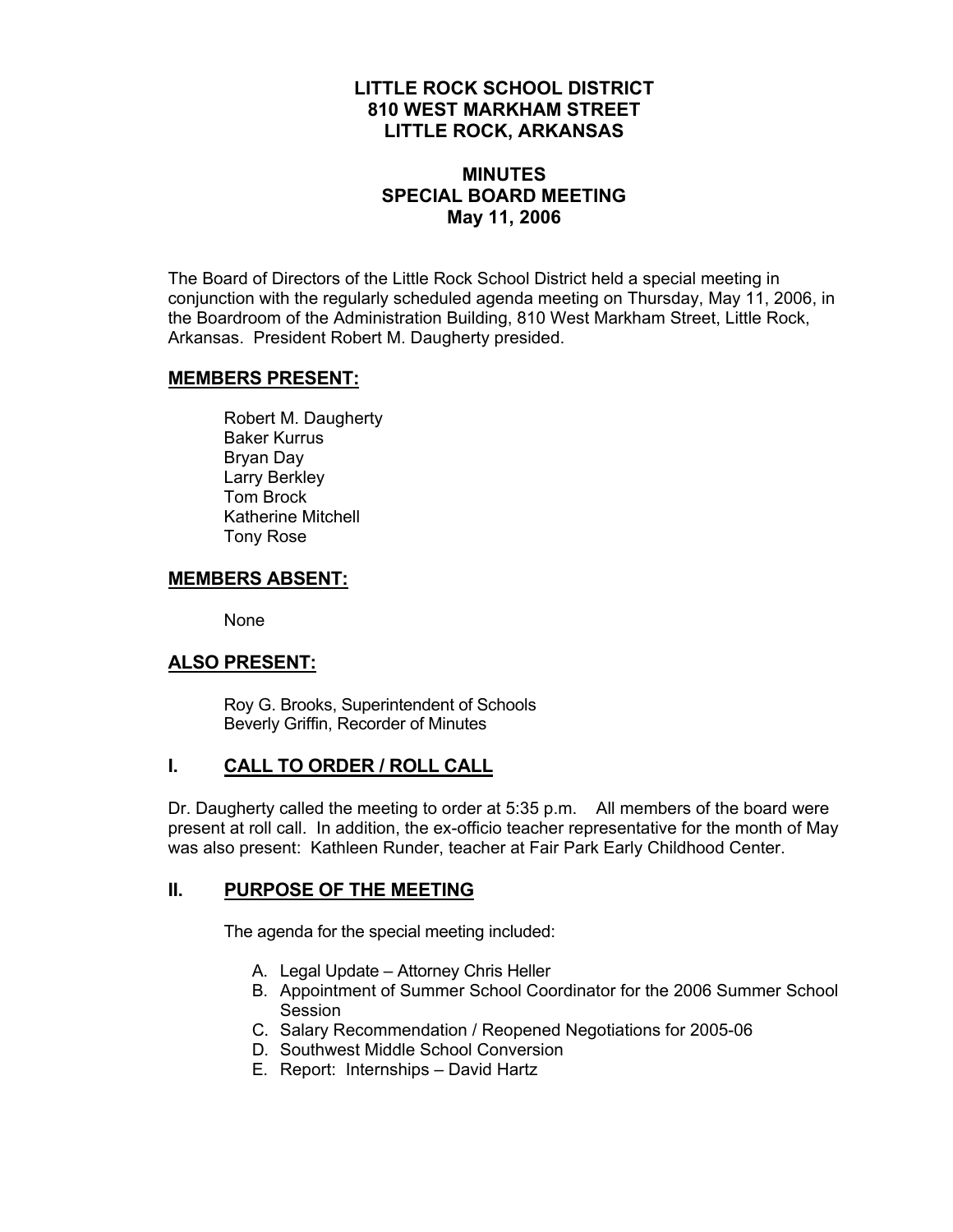Special Board Meeting May 11, 2006 Page 2

### **III. ACTION AGENDA**

#### **A. Legal Update – Attorney Chris Heller**

Chris Heller prepared a written summary report for distribution to the board. He responded to questions regarding the State Desegregation Litigation Subcommittee and expectations for the LRSD from the Gordon Report.

#### **B. Appointment of Summer School Coordinator for the 2006 Summer School Session**

Patricia Boykin was selected by an interview team to serve as the district's summer school coordinator. Ms. Boykin is an assistant principal at Mann Magnet School and she was present for introduction to the Board. Dr. Brooks recommended the appointment, and Mr. Kurrus moved to approve the superintendent's recommendation. Mr. Rose seconded the motion and it **carried unanimously**.

#### **C. Salary Recommendation / Reopened Negotiations for 2005-06**

The 2006 special legislative session provided additional foundation funding to districts across the state, increasing the per-pupil allocation from \$5,400 to \$5,528. A portion of this money would be allocated to pay for the district's share of increased teacher retirement benefits; however, the administration presented a proposal to add 1.6% to the base of the current year teacher salary schedule. Other employee groups would also receive this additional salary increase, and the adjustment would be included on the June 15 payroll. Mr. Milhollen was present and responded to questions from the board. Mr. Kurrus moved to approve the administration's recommendation; Dr. Mitchell seconded the motion. It **carried unanimously**.

### **D. Southwest Middle School Conversion**

The administration presented a proposal to redefine the district's alternative education programs and reconfigure the use of the Southwest Middle School campus. Hugh Hattabaugh, deputy superintendent, presented a report and provided statistics and comparative information regarding the current enrollment at Southwest and other LRSD middle schools. If approved, the district would begin the process of notifying parents and students of their school assignment for the 2006-2007 school year, reassigning teachers, and appointing the new administrative team for the alternative campus.

Board members discussed the impact of closing the school and questioned the administration's intent to do so without taking into consideration Board Policy FB, which requires a year to plan the closure and discuss the proposal with the community. Dr. Brooks and Mr. Hattabaugh assured the board and audience that this was not intended as a "closing," but instead as a reconfiguration or re-use of the facility for a different educational purpose.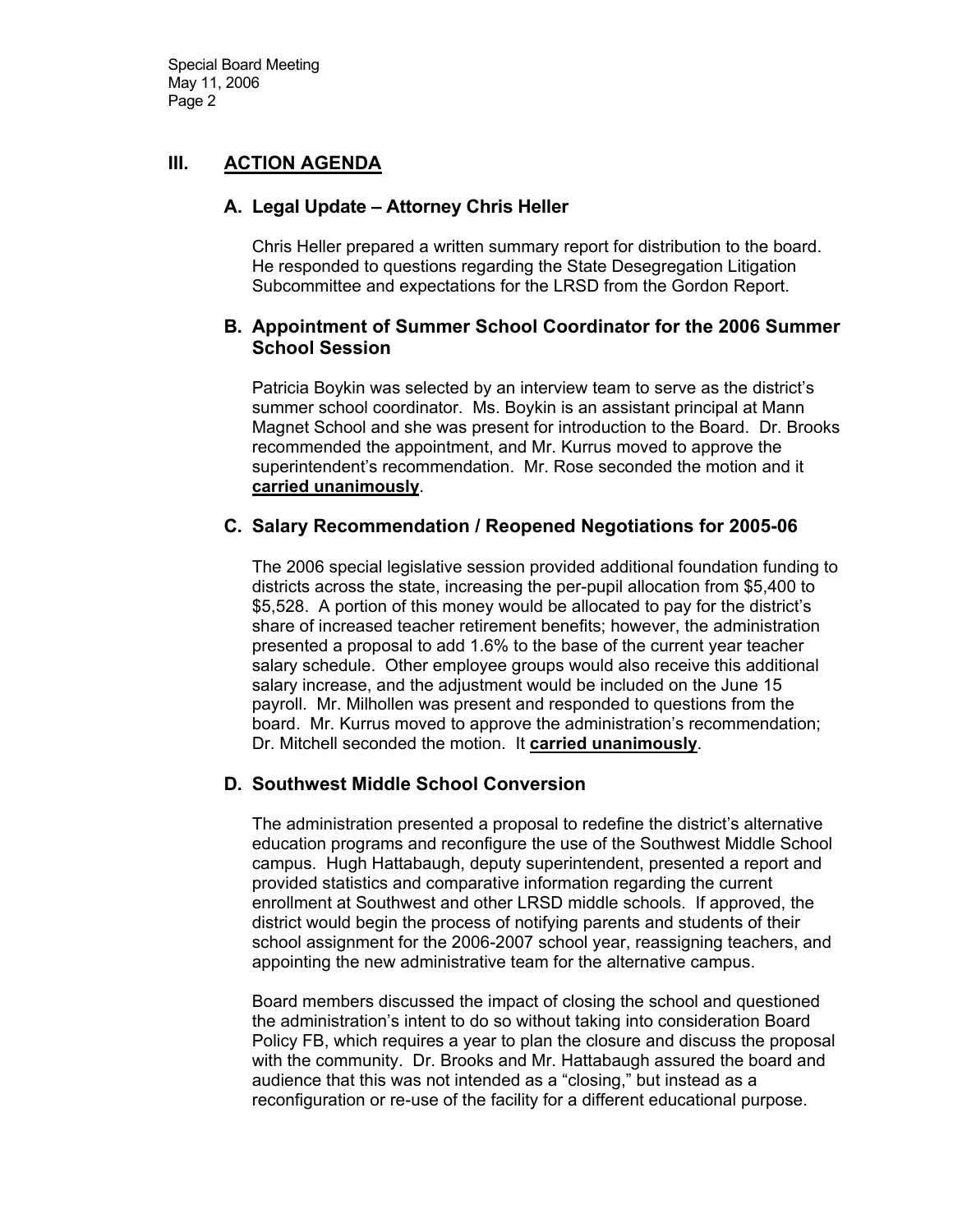Special Board Meeting May 11, 2006 Page 3

> The reconfiguration of Fair Park Elementary School into a Fair Park Early Childhood Center was used as a recent example of a successful transition for educational re-use.

Mr. Berkley noted that Southwest Middle School had experienced an enrollment decrease over several years that could partially be attributed to the school's NCLB academic school improvement status. There is a perception that a quality education cannot be afforded at Southwest Middle School.

Mr. Hattabaugh responded to questions regarding the number of students who might be assigned to Southwest from the Apperson and Garland ALC sites. He also assured the Board that students who had pending legal cases or who had been involved in serious criminal incidents would continue to be assigned to Felder Academy. Fewer students would be assigned to classes at Southwest, and they would receive additional support services to meet their educational, social, and emotional issues.

Dr. Daugherty read Policy FBC regarding school closings. He then called on members of the audience who asked to address the Board.

*Sherry Keaton*, teacher at Southwest, voiced opposition to the conversion to an alternative learning center. She stated that Southwest as been "on the bottom" for years, and that they had worked hard this year to turn things around. She also expressed concern about placing an alternative center next door to an elementary school and suggested there were safety issues that should be considered.

A second speaker *(no name given)* identified herself as a Southwest Middle School parent and community member. She expressed support for Southwest and stated that she had worked with UALR Children International to establish a partnership between the middle school and the university. She suggested that additional partnerships between the school and the community could be established to make positive change in the middle school environment.

*C. H. Clark*, Southwest PTA president, asked the Board to postpone action until additional communication with the community and Southwest parents could take place.

Dr. Mitchell moved to follow board policy and postpone voting on the issue of converting Southwest Middle School to an alternative learning center. The **motion died** for lack of a second.

Mr. Kurrus offered a motion to postpone action until the May  $25<sup>th</sup>$  board meeting to allow the Board sufficient time to review the information and listen to the community's concerns. Dr. Mitchell seconded the motion.

Mr. Berkley assured the audience that the Board expects this to be a quality and effective learning environment for students whose needs aren't being met in the regular school environment.